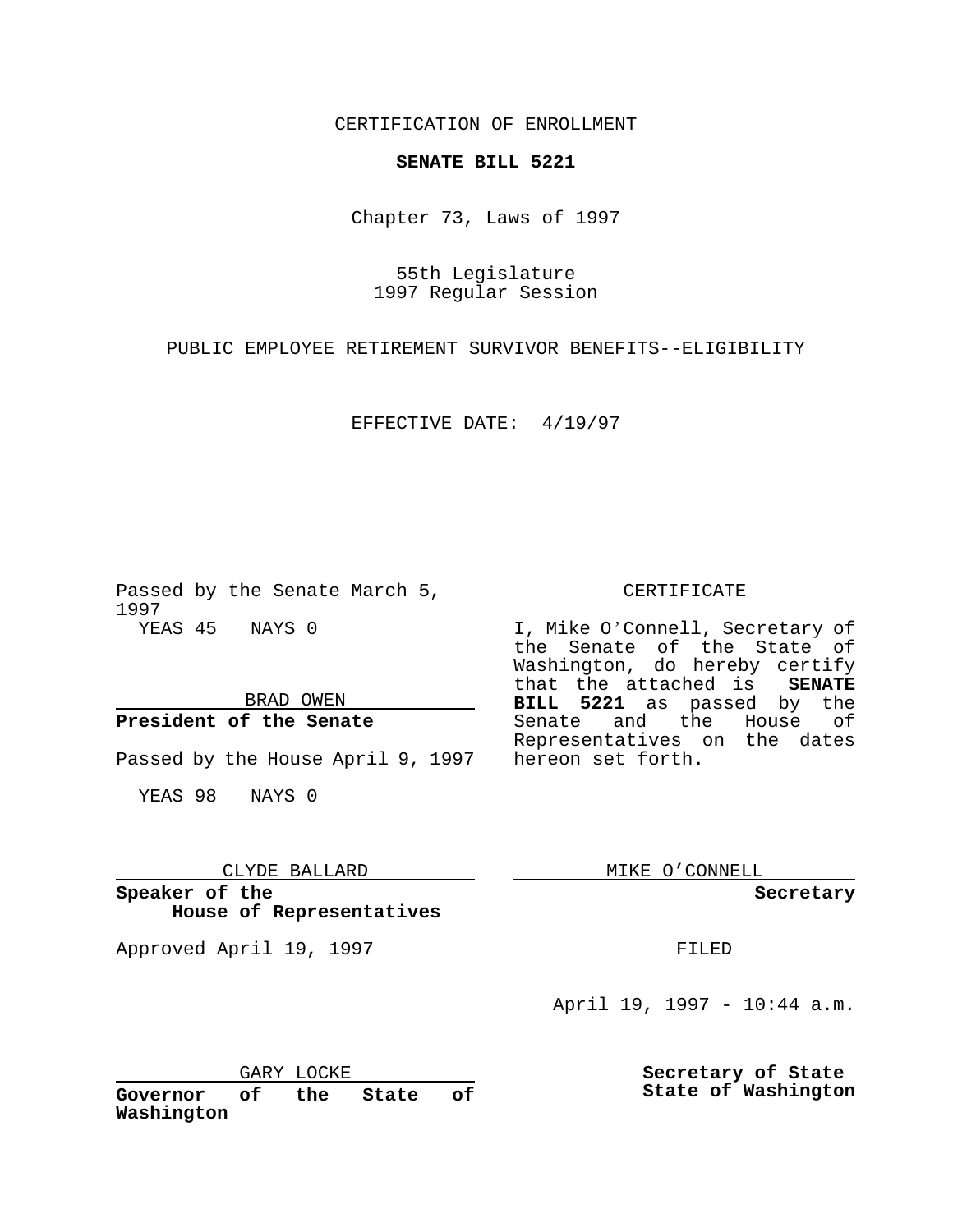## **SENATE BILL 5221** \_\_\_\_\_\_\_\_\_\_\_\_\_\_\_\_\_\_\_\_\_\_\_\_\_\_\_\_\_\_\_\_\_\_\_\_\_\_\_\_\_\_\_\_\_\_\_

\_\_\_\_\_\_\_\_\_\_\_\_\_\_\_\_\_\_\_\_\_\_\_\_\_\_\_\_\_\_\_\_\_\_\_\_\_\_\_\_\_\_\_\_\_\_\_

Passed Legislature - 1997 Regular Session

#### **State of Washington 55th Legislature 1997 Regular Session**

**By** Senators Long, Winsley, Fraser, Bauer, Franklin and Patterson; by request of Joint Committee on Pension Policy

Read first time 01/20/97. Referred to Committee on Ways & Means.

 AN ACT Relating to eligibility for survivor benefits; amending RCW 41.32.520 and 41.40.270; decodifying RCW 41.32.5305; and declaring an emergency.

BE IT ENACTED BY THE LEGISLATURE OF THE STATE OF WASHINGTON:

 **Sec. 1.** RCW 41.32.520 and 1995 c 144 s 9 are each amended to read as follows:

 (1) Except as specified in subsection (3) of this section, upon receipt of proper proofs of death of any member before retirement or before the first installment of his or her retirement allowance shall become due his or her accumulated contributions, less any amount identified as owing to an obligee upon withdrawal of accumulated contributions pursuant to a court order filed under RCW 41.50.670, and/ or other benefits payable upon his or her death shall be paid to his or her estate or to such persons, trust, or organization as he or she shall have nominated by written designation duly executed and filed with the department. If a member fails to file a new beneficiary designation subsequent to marriage, divorce, or reestablishment of membership following termination by withdrawal, lapsation, or retirement, payment of his or her accumulated contributions, less any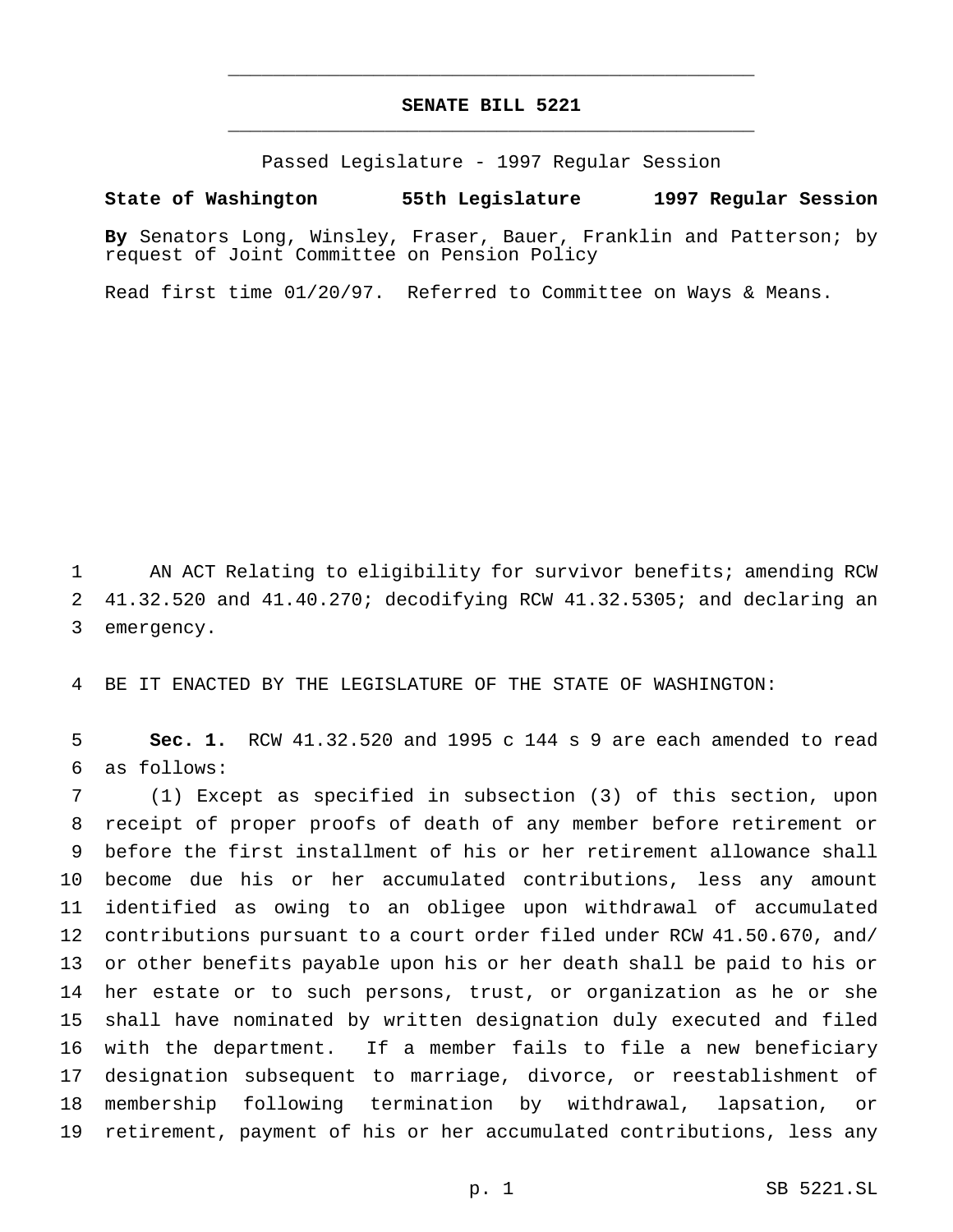amount identified as owing to an obligee upon withdrawal of accumulated contributions pursuant to a court order filed under RCW 41.50.670, and/ or other benefits upon death before retirement shall be made to the surviving spouse, if any; otherwise, to his or her estate. If a member had established ten or more years of Washington membership service credit or was eligible for retirement, the beneficiary or the surviving spouse if otherwise eligible may elect, in lieu of a cash refund of the member's accumulated contributions, the following survivor benefit plan actuarially reduced by the amount of any lump sum benefit identified as owing to an obligee upon withdrawal of accumulated contributions pursuant to a court order filed under RCW 41.50.670:

 (a) A widow or widower, without a child or children under eighteen years of age, may elect a monthly payment of fifty dollars to become effective at age fifty, provided the member had fifteen or more years of Washington membership service credit. A benefit paid under this subsection (1)(a) shall terminate at the marriage of the beneficiary.

 (b) The beneficiary, if a surviving spouse or a dependent (as that term is used in computing the dependent exemption for federal internal revenue purposes) may elect to receive a joint and one hundred percent retirement allowance under RCW 41.32.530.

 (i) In the case of a dependent child the allowance shall continue until attainment of majority or so long as the department judges that the circumstances which created his or her dependent status continue to exist. In any case, if at the time dependent status ceases, an amount equal to the amount of accumulated contributions of the deceased member has not been paid to the beneficiary, the remainder shall then be paid in a lump sum to the beneficiary.

 (ii) If at the time of death, the member was not then qualified for a service retirement allowance, the benefit shall be based upon the actuarial equivalent of the sum necessary to pay the accrued regular retirement allowance commencing when the deceased member would have first qualified for a service retirement allowance.

 (2) If no qualified beneficiary survives a member, at his or her death his or her accumulated contributions, less any amount identified as owing to an obligee upon withdrawal of accumulated contributions pursuant to a court order filed under RCW 41.50.670, shall be paid to his or her estate, or his or her dependents may qualify for survivor benefits under benefit plan (1)(b) in lieu of a cash refund of the members accumulated contributions in the following order: Widow or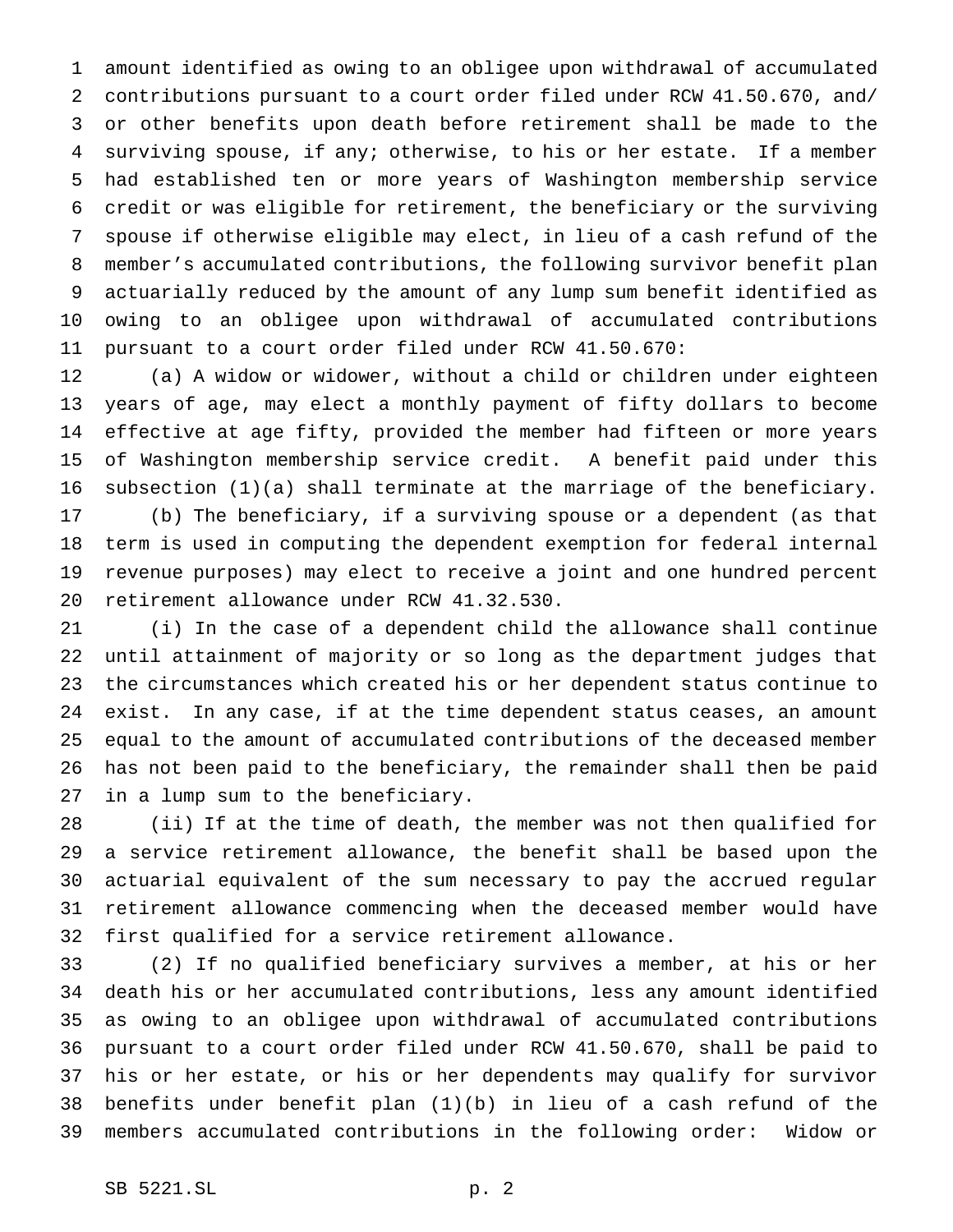widower, guardian of a dependent child or children under age eighteen, or dependent parent or parents.

 (3) If a member ((who has received a determination of disability as specified in RCW 41.32.550 and selected a retirement option under RCW 41.32.530(1)(b) dies before the first retirement allowance installment becomes due, he or she shall receive the benefit provided under the 7 selected retirement option)) dies within sixty days following application for disability retirement under RCW 41.32.550, the beneficiary named in the application may elect to receive the benefit 10 provided by:

11 (a) This section; or

 (b) RCW 41.32.550, according to the option chosen under RCW 41.32.530 in the disability application.

 **Sec. 2.** RCW 41.40.270 and 1996 c 227 s 2 are each amended to read as follows:

 (1) Except as specified in subsection (4) of this section, should a member die before the date of retirement the amount of the accumulated contributions standing to the member's credit in the employees' savings fund, less any amount identified as owing to an obligee upon withdrawal of accumulated contributions pursuant to a court order filed under RCW 41.50.670, at the time of death:

 (a) Shall be paid to the member's estate, or such person or persons, trust, or organization as the member shall have nominated by written designation duly executed and filed with the department; or

 (b) If there be no such designated person or persons still living at the time of the member's death, or if a member fails to file a new beneficiary designation subsequent to marriage, remarriage, dissolution of marriage, divorce, or reestablishment of membership following termination by withdrawal or retirement, such accumulated contributions, less any amount identified as owing to an obligee upon withdrawal of accumulated contributions pursuant to a court order filed under RCW 41.50.670, shall be paid to the surviving spouse as if in fact such spouse had been nominated by written designation as aforesaid, or if there be no such surviving spouse, then to the member's legal representatives.

 (2) Upon the death in service, or while on authorized leave of absence for a period not to exceed one hundred and twenty days from the date of payroll separation, of any member who is qualified but has not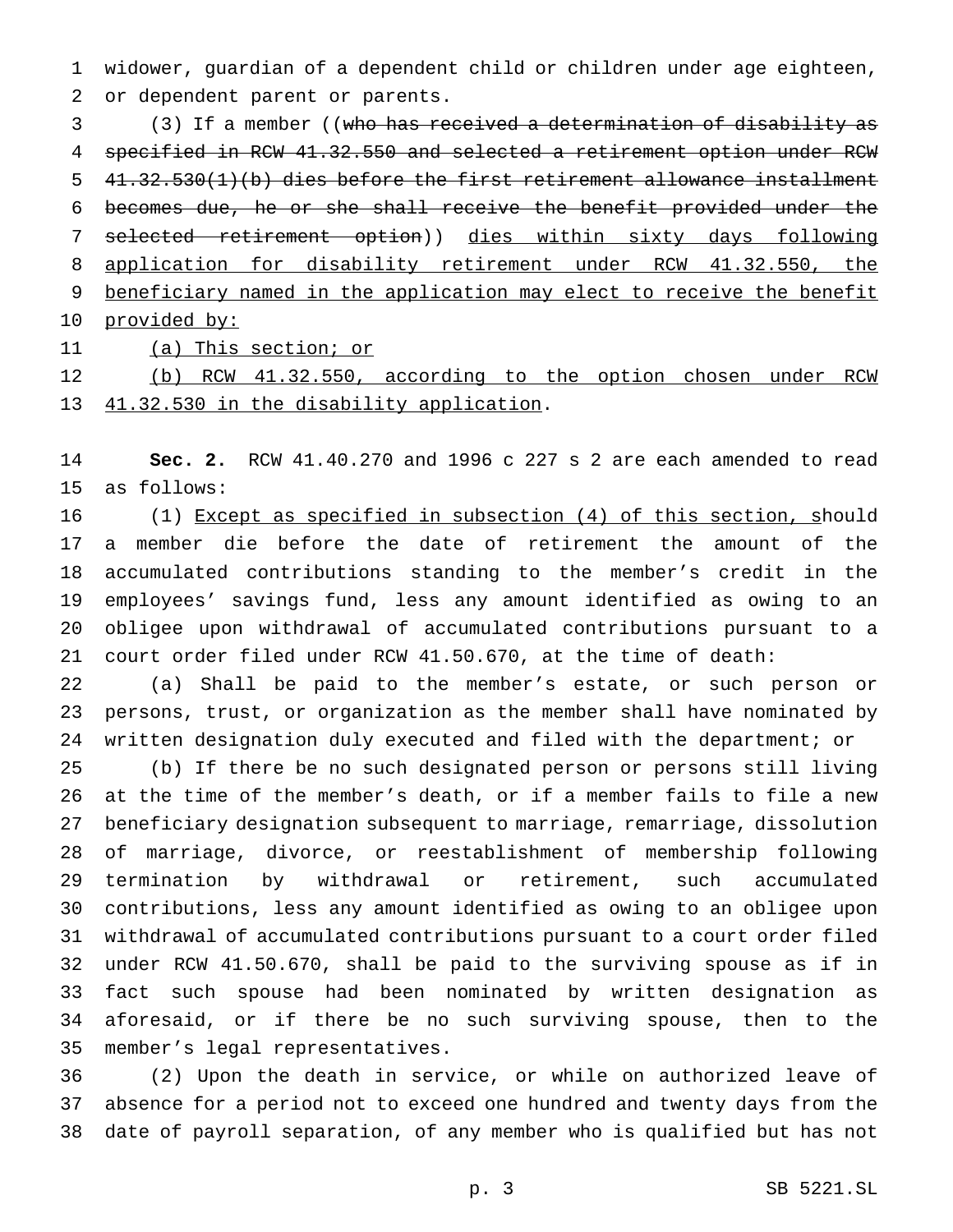applied for a service retirement allowance or has completed ten years of service at the time of death, the designated beneficiary, or the surviving spouse as provided in subsection (1) of this section, may elect to waive the payment provided by subsection (1) of this section. Upon such an election, a joint and one hundred percent survivor option under RCW 41.40.188, calculated under the retirement allowance described in RCW 41.40.185 or 41.40.190, whichever is greater, actuarially reduced by the amount of any lump sum benefit identified as owing to an obligee upon withdrawal of accumulated contributions pursuant to a court order filed under RCW 41.50.670 shall automatically be given effect as if selected for the benefit of the designated beneficiary. If the member is not then qualified for a service retirement allowance, such benefit shall be based upon the actuarial equivalent of the sum necessary to pay the accrued regular retirement allowance commencing when the deceased member would have first qualified for a service retirement allowance.

 (3) Subsection (1) of this section, unless elected, shall not apply to any member who has applied for service retirement in RCW 41.40.180, as now or hereafter amended, and thereafter dies between the date of separation from service and the member's effective retirement date, where the member has selected a survivorship option under RCW 41.40.188. In those cases the beneficiary named in the member's final application for service retirement may elect to receive either a cash refund, less any amount identified as owing to an obligee upon withdrawal of accumulated contributions pursuant to a court order filed under RCW 41.50.670, or monthly payments according to the option selected by the member.

28 (4) ((For deaths occurring between July 1, 1995, and June 30, 1997, 29 if a member who: (a) Has applied for nonduty disability under RCW 30 41.40.230; (b) has submitted adequate evidence to support a disability 31 determination; and (c) has selected a retirement under RCW 41.40.188, dies before receiving the first retirement payment, the beneficiary 33 named in the member's final application for disability retirement may elect to receive either a cash refund, less any amount identified as owing to an obligee upon withdrawal of accumulated contributions pursuant to a court order filed under RCW 41.50.670, or monthly 37 payments according to the option selected by the member)) If a member dies within sixty days following application for disability retirement